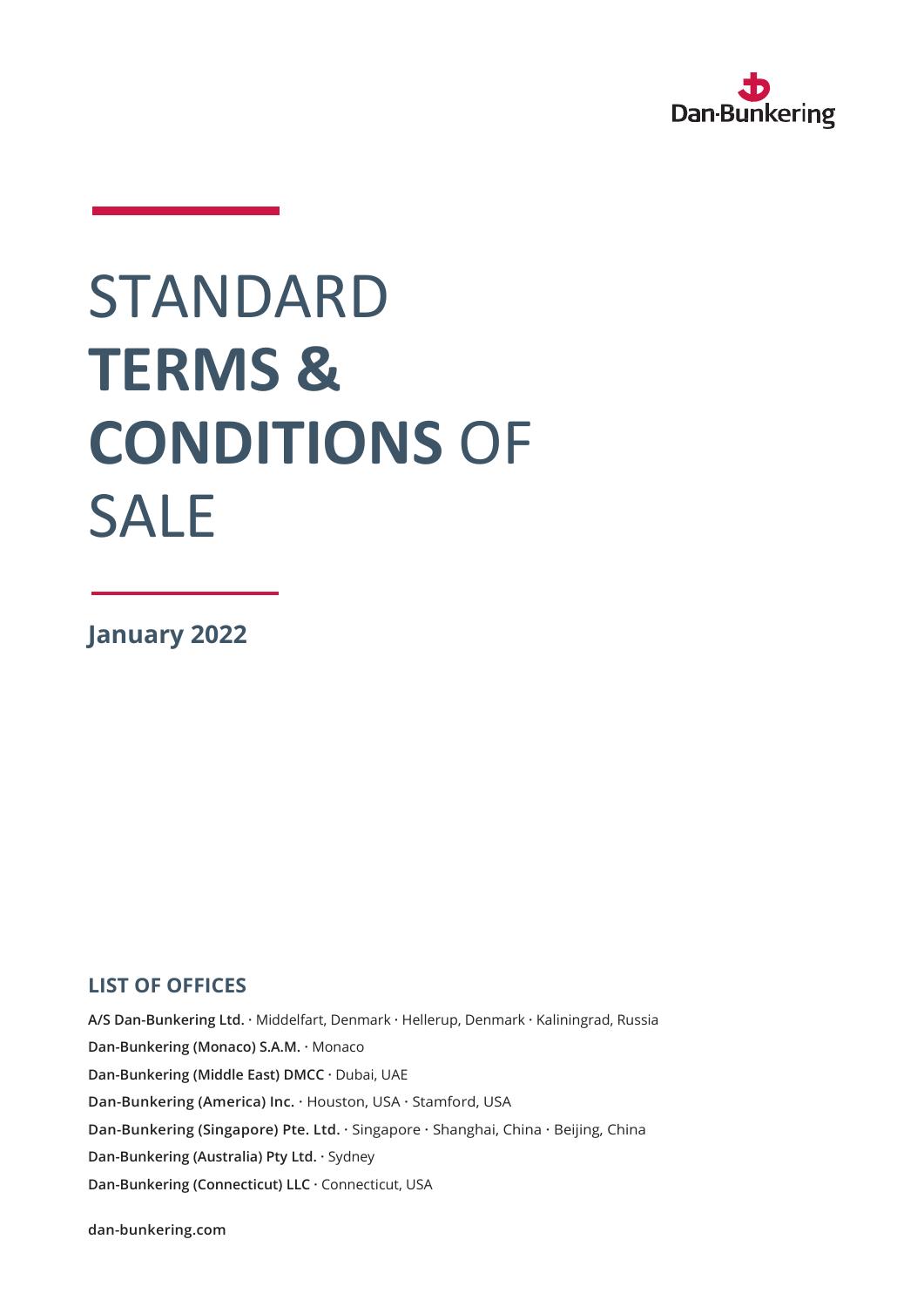

These Standard Terms & Conditions of Sale ("STCS") shall apply to all Contracts for the sale of Products and services by A/S Dan-Bunkering Ltd. and its subsidiaries and/or affiliates "the Dan- Bunkering Group" with effect from January 3rd, 2022 ("the Effective Date") until further notice.

#### **1. DEFINITIONS AND TERMS:**

**1.1** In these Terms and Conditions the words in bold shall have the followingmeanings:

| 'Affiliate'             | a company, partnership, or other legal entity which controls, is controlled by, or is                                                                                                                                                                                                                                                                                                 |
|-------------------------|---------------------------------------------------------------------------------------------------------------------------------------------------------------------------------------------------------------------------------------------------------------------------------------------------------------------------------------------------------------------------------------|
|                         | under the indirect ownership of fifty per cent (50%) or more of the issued share<br>capital or any kind of voting rights in a company, partnership, or legal entity, and<br>"controls", "controlled" and "under common control" shall be construed<br>accordingly.                                                                                                                    |
| 'Agent'                 | any party acting on behalf of the Buyer and/or the Vessel.                                                                                                                                                                                                                                                                                                                            |
| 'Arrival Notice'        | the notice sent from the Buyer to the Seller containing not less than the following<br>information together with any other information advised to the Buyer to be<br>required: 1) Call sign, 2) Vessel's Name, 3) Owners, 4) Flag, 5) Agents, 6) Length<br>Overall, 7) Gross tonnage, 8) Net Tonnage, 9) Deadweight, 10) Ex-Names,<br>11) Expected time of arrival, 12) IMO Number.   |
| 'Bunker Delivery Note'  | a document issued at the point of delivery by the Seller or the physical<br>supplier recording the specification and quantities of Products delivered to a<br>Vessel.                                                                                                                                                                                                                 |
| 'Buyer'                 | all parties, jointly and severally, named on the Order Confirmation who have<br>contracted with the Seller to buy Products, including their assignees or successors.                                                                                                                                                                                                                  |
| 'Contract'              | shall have the meaning set out in Clause 1.2.                                                                                                                                                                                                                                                                                                                                         |
| 'Seller's Bank Account' | the bank account stipulated on the Seller's invoice for payment in respect of the<br>Contract.                                                                                                                                                                                                                                                                                        |
| 'Independent Surveyor'  | an independent survey Company or a surveyor appointed either by the Seller in its<br>sole discretion or jointly appointed by the Seller and the Buyer.                                                                                                                                                                                                                                |
| 'Order Confirmation'    | a written confirmation issued by the Seller setting out the details of the supply of<br>Products including 1) Identity of the Buyer; 2) Grade and volume of products;<br>3) Supply date; 4) Place of supply; 5) The agreed price.                                                                                                                                                     |
| 'Place of Supply'       | the location where the Products are to be supplied.                                                                                                                                                                                                                                                                                                                                   |
| 'Price'                 | the price stated in the Order Confirmation; and whether or not identified in the<br>Order Confirmation (i) any applicable taxes, VAT or other duties; and (ii) any<br>delivery costs including any charges for delivery outside normal working hours at<br>the Place of Supply or for rescheduled delivery.                                                                           |
| 'Products'              | oil products supplied for use by the Vessel's engines and machinery and/or any<br>other products and/or services that the Seller delivers or contracts to deliver.                                                                                                                                                                                                                    |
| 'Sanctions Laws'        | the various export controls and economic sanctions regulations, including but not<br>limited to, those maintained by various European Governments and the EU,<br>Switzerland, the US Government as enforced by the US Office of Foreign Assets<br>Control, the US Department of State, and the US Department of Commerce, and<br>various UN sanctions as implemented into local laws. |
| 'Seller'                | the party that issues the Order Confirmation or stated in the Order Confirmation<br>as Seller.                                                                                                                                                                                                                                                                                        |
| 'Spill'                 | escape, spillage or discharge of Products.<br>Page 2/10                                                                                                                                                                                                                                                                                                                               |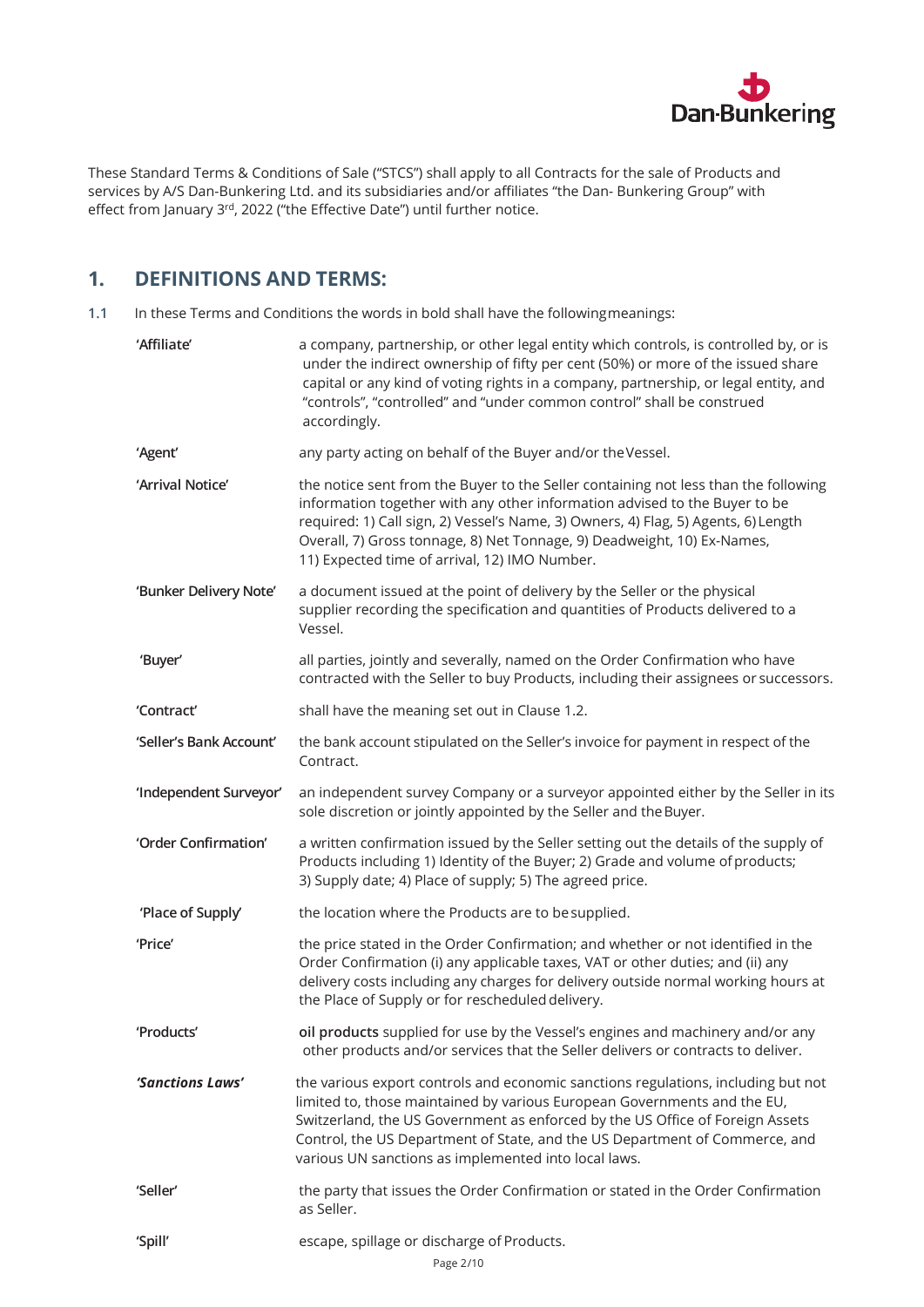

| 'Supply Equipment' | the Seller's or the physical supplier's barges, tankers, trucks, pipes and pumps |
|--------------------|----------------------------------------------------------------------------------|
|                    | used to supply Products to the Vessel.                                           |
|                    |                                                                                  |

**'Vessel'** the vessel, rig, platform or other installation to which the Products are being delivered or in respect of which the Buyer has contracted to buy the Products.

- **1.2** These STCS together with the Order Confirmation shall constitute the full and final agreement between the Buyer and the Seller (the Contract), and shall supersede and replace any other agreements made between the Parties prior to the Contract and any other terms that the Buyer may seek to impose. No variation shall be binding unless agreed in writing by the Seller.
- **1.3** In the event of a conflict between the STCS and the Order Confirmation the Order Confirmation shall prevail but only to the extent of the conflict and in all other respects the STCS shall apply.
- **1.4** The Buyer buys and the Seller sells Products in accordance with the Contract and these STCS shall be incorporated into all Order Confirmations and Contracts or any other sales of Products entered into between the Seller and the Buyer whether or not express reference to the STCS is made therein.

### **2. ORDER CONFIRMATION**

- **2.1** A binding Contract comes into existence when the Seller sends the Order Confirmation to theBuyer. If the Seller for whatever reason fails to issue or send an Order Confirmation to the Buyer these STCS shall govern the sale nonetheless and a contract pursuant to these STCS shall be deemed to have come into existence.
- **2.2** Where a Contract is entered into by an Agent, whether disclosed or undisclosed, then such Agent with notice of the STCS shall (i) be jointly and severally liable with the Buyer for the proper performance of all the obligations of the Buyer under this Contract as if acting as a principal; and/or (ii) guarantee the Buyer's obligations under the Contract.
- **2.3** All orders of Products are considered to be emanating from the Master of the Vessel, even if relayed by the Buyer to the Seller and even if no written request from the Master of the Vessel exists. The Buyer's obligations under a Contract shall be treated as a primary lien on the Vessel.

# **3. ARRIVAL NOTICE**

- **3.1** Within 24 hours of a Contract being formed the Buyer shall send to the Seller a compliant Arrival Notice confirming arrival in accordance with the delivery period stated in the Order Confirmation. Further Arrival Notices shall be sent 72, 48 and 24 hours before the Vessel's arrival at the Place of Supply. If the Contract is entered into less than 72 hours from delivery, Arrival Notices shall be provided daily from the date of the Contract.
- **3.2** The Buyer or its appointed agent at the Place of Supply shall ensure compliance with all requests from the Seller or its sub-contractors concerning the Vessel's arrival.
- **3.3** The Seller shall at any time be entitled to cancel the Contract for the account and risk of the Buyer if the Buyer fails to provide Arrival Notices as aforesaid within the agreed delivery period.
- **3.4** The Seller may at its discretion revise the Price and date of supply or shall have the right to cancel the Contract if the Vessel is not available to receive Products within the agreed delivery period or within 2 hours of the arrival time as stated in the last ArrivalNotice, and the Buyer shall be liable for any cost and losses incurred by the Seller as a result of the delay or cancellation in accordance with Claus[e 12.7](#page-7-0) of these STCS.

#### **4. PRICE**

**4.1** The Seller shall issue its invoice for the Price promptly upon delivery, and Buyer shall pay the Price in accordance with the terms of the Contract.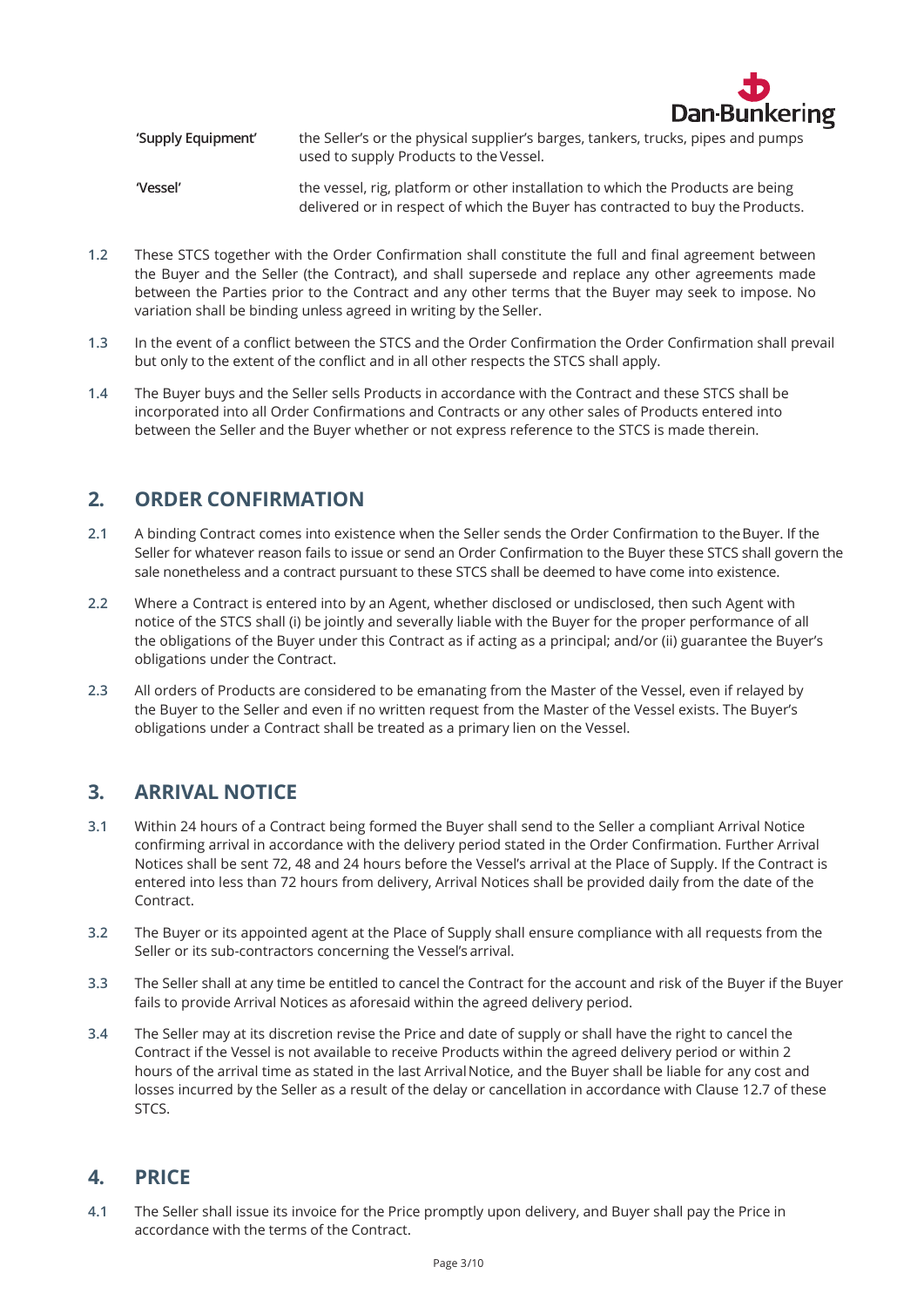

- **4.2** Any taxes, duties or other charges borne by the Seller caused by any change in the Seller's contemplated source of supply or otherwise, coming into existence after the Contract has been concluded, shall be added to the Price and an additional or revised invoice will, when necessary, be issued.
- **4.3** The Seller shall have a lien on the Vessel for all sums payable in respect of Products delivered to the Vessel.

#### **5. PAYMENT**

- **5.1** Payment shall be made in United States Dollars (or any equivalent currency as the Seller may require) by bank transfer to the Seller's Bank Account, net of all banking charges. Payment shall be deemed to have been made on the date the payment is credited to the Seller's Bank Account. Payment to any other bank account shall not release the Buyer from its payment obligations.
- **5.2** Payment must be made in full without any discount or deduction, and there shall be no withholding either in part or in full by reason of any set-off, counter-claim or for any other reason, whether relating to the Contract or past agreements or Contracts.
- **5.3** If any sum due pursuant to any Contract is not paid within the agreed time or if contrary to the provisions herein payment is withheld or set-off for any reason the Buyer shall pay compensation to the Seller of 20% (twenty per cent) of the outstanding amount. Such compensation is a reasonable pre-estimate of the Seller's loss, considering the additional management time incurred in dealing with late payment, the loss of opportunity to reinvest the missing funds and currency exchange fluctuations. This late payment compensation is payable in addition to the Price and accruedinterest.
- **5.4** Subject to clause 5.5 payment of the Price shall be due immediately upon delivery of the Products or in all other cases immediately upon an invoice being issued.
- **5.5** The Seller may grant credit deferring payment beyond the period stated in clause 5.4, in which case the credit period shall be stated on the Order Confirmation. The granting of credit is in the Seller's discretion and the Seller may withdraw credit at any time and demand immediate payment if the Seller has reason to alter its assessment of the credit risk. Withdrawal of credit shall be by written notice, and Seller need not provide reasons. Where the Seller withdraws credit before delivery of Products then the Seller may withhold delivery until payment of the Price or alternatively the Seller may cancel the order or terminate the Contract, without recourse by the Buyer.
- **5.6** The Buyer shall not be entitled to insist upon provision of a Bunker Delivery Note before making payment, but the Seller shall nevertheless use reasonable endeavours to provide a Bunker Delivery Note with its invoice.
- **5.7** Without prejudice to any other rights or remedies available to the Seller the Buyer shall pay interest to the Seller on all balances that remain unpaid from the date that they were due or, upon the withdrawal of credit, became due for payment. The rate of interest shall be) two percent (2%) per month and the interest shall be compounded monthly for each month, or part thereof. The Seller may issue interest notes which shall be binding as to the amount of interest due. The Buyer's obligation to pay interest is not conditional upon interest notes beingissued.
- **5.8** If the Seller incurs any costs in relation to attempts to collect any overdue sums the Buyer shall indemnify the Seller for those costs and shall pay the same upon first demand. Such costs include but not limited to attestation and translation costs, fees of third party debt collection agencies, lawyer's fees and communication/postal costs.
- **5.9** Seller may from time to time without need for prior consent of Buyer, assign any of its rights under the Contract to any third party and the assignee shall enjoy and be entitled to exercise against Buyer any and all rights herein conferred upon Seller.
- **5.10** If at any time an amount is payable by Buyer to Seller, such amount may at the sole discretion of Seller be fully or partially paid by set-off against any amounts payable to Buyer by Seller and any Affiliate of Seller.
- **5.11** The Seller has unlimited authority and discretion as to the allocation of payments made by the Buyer and is not bound by any allocation advised by the Buyer. Without prejudice to the generality of the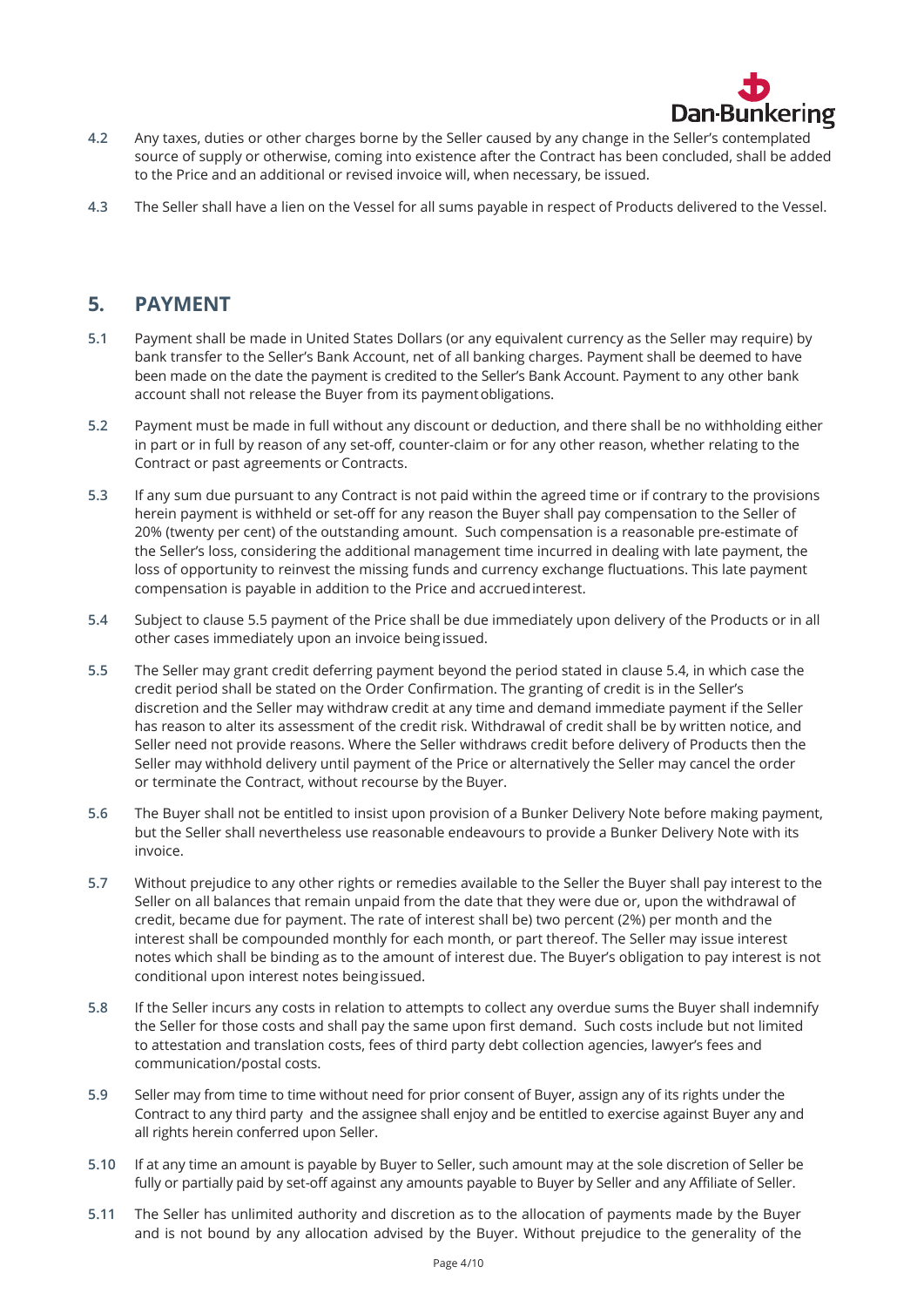

foregoing the Seller is entitled to (i) settle invoices for Products as it sees fit and irrespective of their date; (ii) extinguish claims for compensation, interest, legal fees or any other sums due from the Buyer in priority to invoices for Products.

- **5.12** The Seller shall have the option to terminate the Contract without liability to the Buyer and shall be entitled to claim immediate payment of all outstanding amounts and damages for any costs or losses arising from the termination, in the event of: (i) bankruptcy, liquidation, suspension of payment, or comparable situation of the Buyer; or (ii) any other situation, which in the reasonable discretion of the Seller is deemed to affect adversely the financial position of the Buyer.
- **5.13** The Buyer shall provide the Seller with no less than seven (7) days' prior notice in writing before making payment from an account belonging to a party that is not the Buyer. Under such circumstances, for verification purposes the Seller shall require the Buyer to provide details and relevant supporting documentation on the payor's full name, country of incorporation, registered address, line of business, relationship with the Buyer, and the reason why payment is being made on behalf of the Buyer. In the event that the Seller is unable to verify the payment and/or payor to its satisfication, the Seller shall be entitled in its discretion to reject such payment and require the Buyer to make another payment from another duly verified account and/or payor.

### **6. DELIVERY**

- **6.1** The Buyer is responsible to obtain all necessary permits and shall comply with all regulations applicable to the receipt, handling and use of the Products to be supplied at the Place of Supply. The Buyer shall comply with all requests for information from the Seller, the Seller's agents or sub-contractors, and the physical supplier.
- **6.2** The Seller shall use reasonable endeavours to commence delivery within the delivery period agreed in the Order Confirmation however no guarantee of the time or rate of delivery is given and the Seller shall not be liable for any losses or damages including demurrage, howsoever caused, suffered by the Buyer due to any delay in delivery. The Seller will not be liable for any loss incurred by the Buyer due to any failure or delay in supply due to (a) congestion affecting the physical supplier of Products at the delivery facilities, (b) prior commitments of available barges, (c) local customs, pilots, port or other authorities or (d) shortage of Products of the required specification or (e) failure or under-performance of the Supply Equipment, or (f) the authorities withdrawing licenses for barge suppliers or otherwise in any manner interfering with the supply of Products, or (g) any circumstances out of the direct control of the Seller. .
- **6.3** Responsibility for connections and disconnections of the delivery hose is the Buyer's and the Buyer will render all necessary assistance and equipment to take delivery. The Vessel will provide a free, safe and always accessible side for the delivery. The Master of the supply barge shall determine whether mooring alongside the Vessel is safe and if it is not the Seller may delay or cancel delivery and all costs incurredwill be for the Buyer's account.
- **6.4** Lightering/barging charges and related mooring, unmooring and port dues shall be for the account of the Buyer, who will be liable for all demurrage or additional expenses incurred if the Buyer causes delay in the supply of Products.
- **6.5** The Buyer is committed to take the full quantities of Products specified in the Order Confirmation and the Buyer shall be responsible for any loss, damages and/or costs resulting from the Buyer's failure to take complete delivery, including but not limited to any loss of profit and any loss on the resale of the Products, and under such circumstances the Buyer shall bear the risk of the return transport, barge or trucks demurrage and the costs of storing or selling of the Products.
- **6.6** In order that Products supplied by the Seller but not yet paid for can be identified at all times the Buyer is obliged to keep (i) all Products in such manner that they can be identified to the Contract; and (ii) to keep the Products supplied pursuant to a single Contract segregated from other Products delivered to the Vessel.
- **6.7** Where it is necessary according to the regulations or practice of the Place of Supply that a port agent be appointed for the delivery of bunkers, the Seller or the Seller's sub-contracted supplier may appoint a port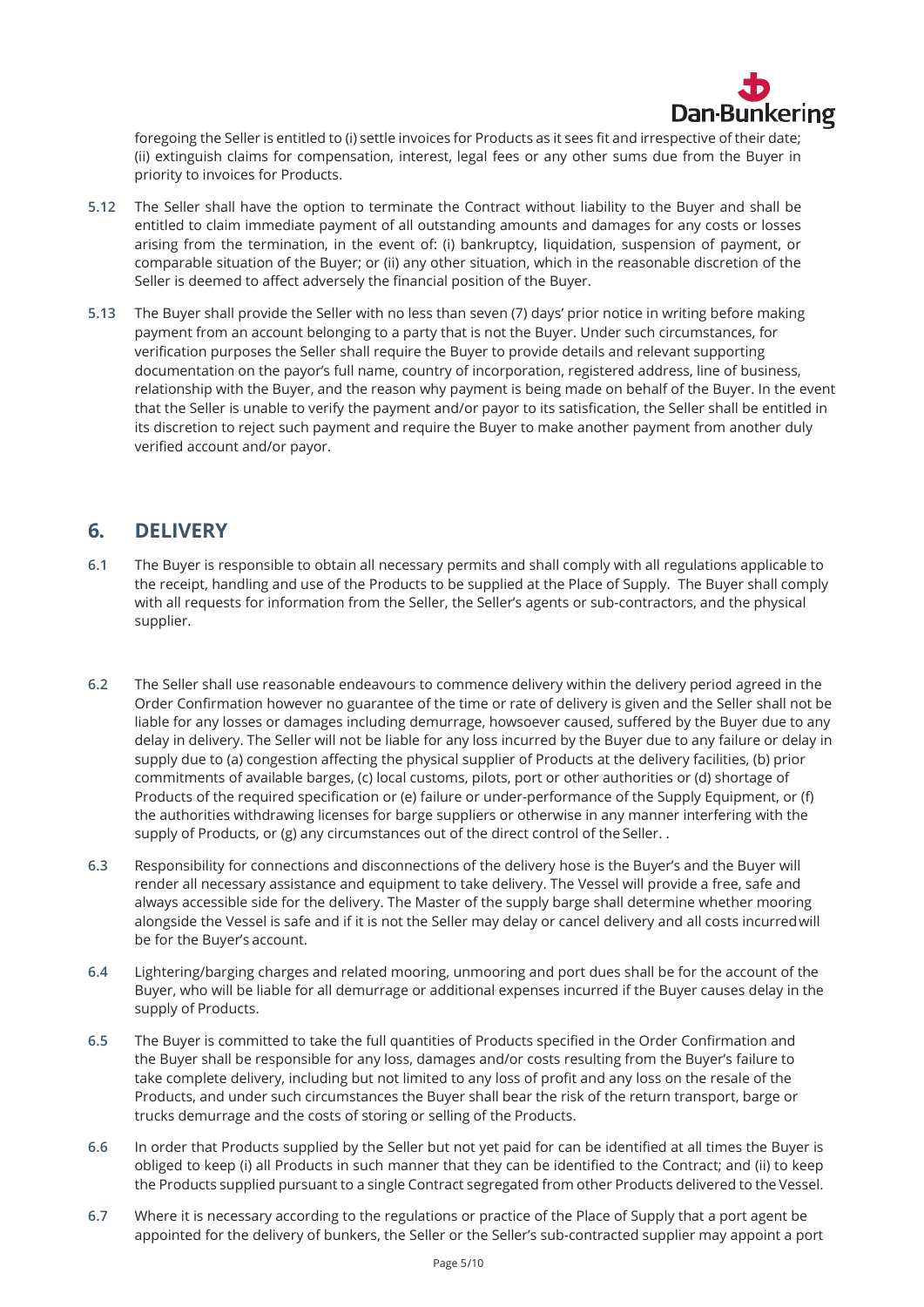

agent on the Buyer and Vessel's behalf. The Buyer and the Vessel shall be jointly and severally liable for any fees, expenses, charges, taxes, duties or fines incurred on behalf of the Vessel orBuyer.

#### **7. PROPERTY AND RISK**

- **7.1** Title to the Products shall pass only when the Buyer has paid for the Products and paid all other sums due to the Seller under the relevant Contract or otherContracts.
- **7.2** The Buyer shall become liable for the Products immediately upon the Products passing the Vessel's rail, Supply Equipment's manifold or delivery to the designated place, and risk of the Products shall pass to the Buyer at that time.

### **8. QUALITY**

- **8.1** The Buyer shall have the sole responsibility of the nomination of the grade of Products requested for the Vessel. The Seller excludes any express or implied warranties as to the fitness for any purpose, stability or compatibility of the Products.
- **8.2** Where the Buyer nominates Products above the sulphur limits set out in MARPOL Annex VI, the Buyer shall be fully responsible for, and on the Seller's request provide confirmation in writing, that the Vessel has working Abatement Technology (as defined in MARPOL Annex VI) installed in compliance with MARPOL Annex VI or must include a copy of a valid Fuel Oil Non-Availability Report (FONAR) and the relevant authorisation granted to the Vessel for that specific delivery of Products. The Buyer shall indemnify the Seller of all cost or losses incurred as a result of Seller's breach of this Clause 8.2.

# **9. QUANTITY**

- **9.1** The quantity of Products delivered by the Seller to the Buyer shall be established according to soundings or other measurements taken by the Seller from the Supply Equipment or shore tanks which shall be conclusive evidence of the quantities delivered and shall be recorded in the Bunker Delivery Note which the representative of the Buyer shall be invited to sign. The Bunker Delivery Note shall be binding evidence of the quantity delivered, regardless of the Buyer's failure to sign the same. Measurements by any other means shall not be binding on the Seller, save for a measurement according to clause 9.2.
- **9.2** The Buyer may request that an Independent Surveyor measure the quantity of Products delivered by measuring the Supply Equipment or shore tanks and shall issue his survey report. The Buyer shall pay the Independent Surveyor's costs and expenses in relation to the measurements of the quantity of Products delivered. The measurement carried out by the Independent Surveyor shall then be conclusive evidence of the quantities delivered. Both the Seller and Buyer shall have the right to witness the measurement operations. The quantity of Products delivered shall be the quantity specified in the Order Confirmation with a tolerance at Seller's option of +/- 5 % of the quantity specified.

#### **10. SAMPLING**

- **10.1** The Seller shall arrange for samples to be taken during delivery of the Products. Unless otherwise agreed in writing the samples shall be taken in accordance with the sampling procedures customary at the Place of Supply.
- **10.2** Sampling shall be performed in the presence of the Buyer and Seller, or their representatives, but the failure of the Buyer to attend the sampling process shall not prejudice the validity of thesamples.
- **10.3** All samples shall be sealed, labelled and signed by both the Buyer and Seller and their numbers stated on the Bunker Delivery Note , or their representatives and two samples shall be retained by the Buyer one being the MARPOL compliant sample. The remaining samples shall be retained by the Seller or its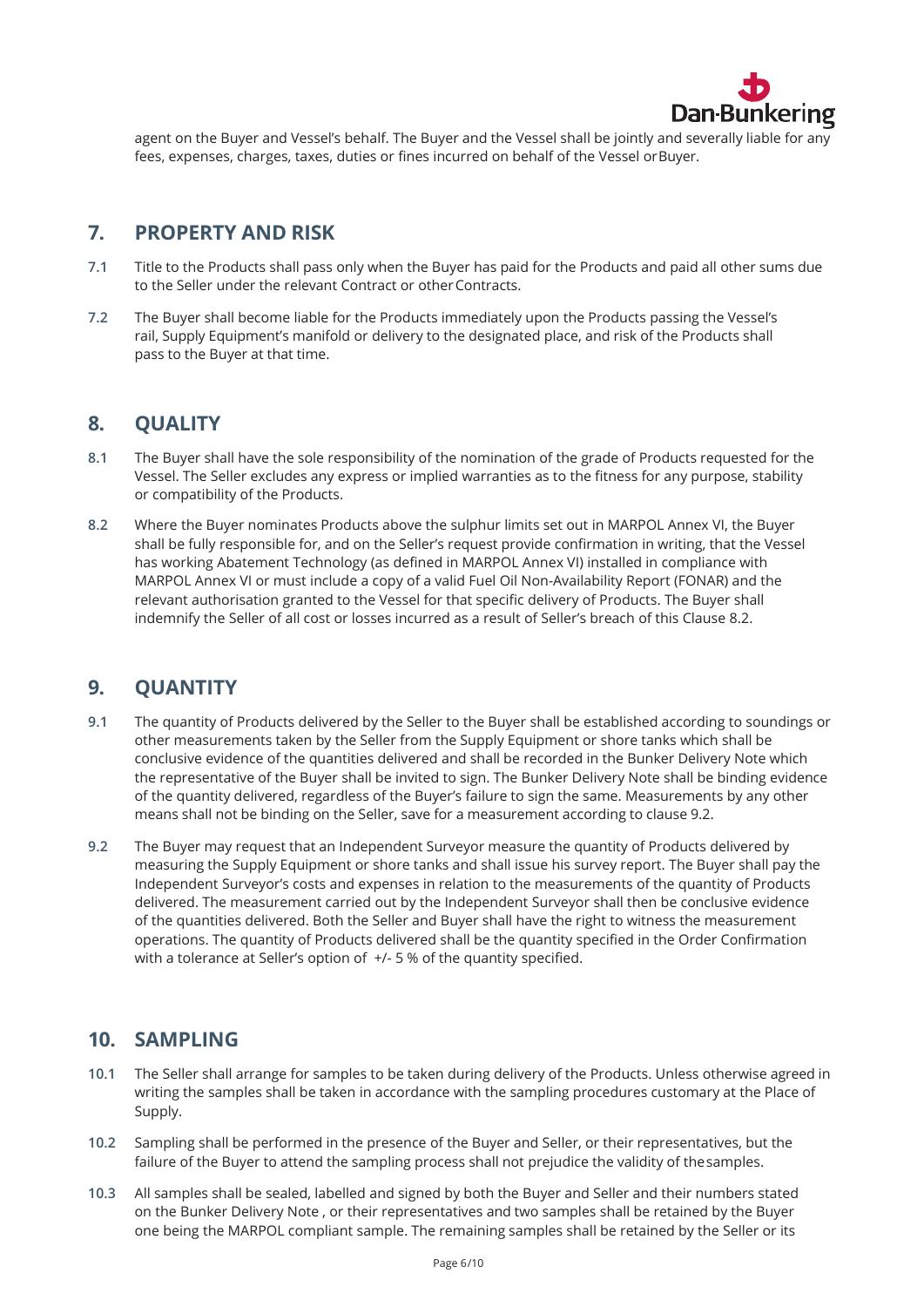

#### representatives.

- **10.4** Where there is a complaint concerning the quality of the Products, one of the aforesaid samples retained by the Seller shall be tested by an independent laboratory mutually appointed by the Buyer and Seller. Testing shall be limited to analysis of the disputed properties and the results shall be conclusive and binding evidence of the quality of the Products supplied to the Vessel. The conformity of the Product shall be determined in accordance with ISO 4259 and to the extent that the components detected are within the allowed tolerances in respect of reproducibility or repeatability as set out in ISO 4259 the Product shall be deemed to be compliant according to ISO 8217.
- <span id="page-6-0"></span>**10.5** If the Buyer's complaint concerning the quality of the Product is based on the presence of substances which are not part of the quality specifications set out in Table 1 or Table 2 of ISO 8217, the Buyer shall show that the substances in question without a reasonable doubt jeopardize the safety of the Vessel or adversely affect the performance of the machinery.
- **10.6** The Seller and the Buyer shall seek to agree on an independent laboratory to perform analysis, but if the Buyer fails to reply to the Seller's request to agree an appointment within 7 days from receipt of such notice or if the parties cannot agree then the Seller shall select the laboratory and such selection shall be final and binding for all parties involved.

#### **11. CLAIM**

- **11.1** Any claim related to the delivered quantity of the Products must be advised by the Buyer or the Master by telephone and in writing immediately that the grounds for the claim are known failing which any claim shall be deemed to be waived and barred. Comments inserted in the Bunker Delivery Note or in a separate protest handed to the physical supplier shall not qualify asnotice.
- **11.2** Any claim related to the quality of the Products delivered shall be made in writing to the Seller immediately that the Buyer is aware of the grounds for the claim and in no circumstances later than 15 days from the date of delivery to the Vessel. Failure to make timely notification as stipulated in this clause shall result in the claim being deemed waived andbarred.
- **11.3** A written claim for the purposes of clauses 11.1 and 11.2 must provide a complete and comprehensive explanation of the circumstances and basis of the claim, including where applicable the quantities short and/or the discrepancies in quality, and include copies of all supporting documents including the vessel's logs evidencing the matters complained of.
- **11.4** To the extent that the Buyer's test report evidence that the components detected are within the allowed tolerances in respect of reproducibility or repeatability as set out in ISO 4259, the Product shall be deemed to be compliant and the Buyer cannot require further testing of the Product.
- **11.5** Where a claim is made in accordance with clauses 11.1 and 11.2 and 11.3 the Buyer shall cooperate with the Seller and the Seller representatives such that the Seller may investigate the claim, and where requested board and inspect the Vessel, interview the crew and the review and copy relevant Vessel documents.
- **11.6** The Buyer will take all reasonable steps and actions to mitigate any damages, losses, costs and expenses related to any claim of alleged off-specification or defective Products, including where possible consuming the Products with use of purification tools, recommended dilution or other appropriatemeasures. The Buyer shall inform the Seller before any mitigating measures are performed.
- **11.7** In the event that the Buyer has made a valid claim regarding the quality of the product, which cannot be mitigated in accordance with Clause [10.6,](#page-6-0) the Seller shall have the option to debunker the product and perform redelivery of on-spec product in accordance with the terms of the Contract.
- **11.8** The Buyer will take all reasonable steps to preserve the Seller's recourse against the physical supplier of Products or any culpable third party.
- **11.9** The Seller shall be entitled to set off losses caused by the Buyer's breach of this clause 11 against any liability the Seller has to the Buyer.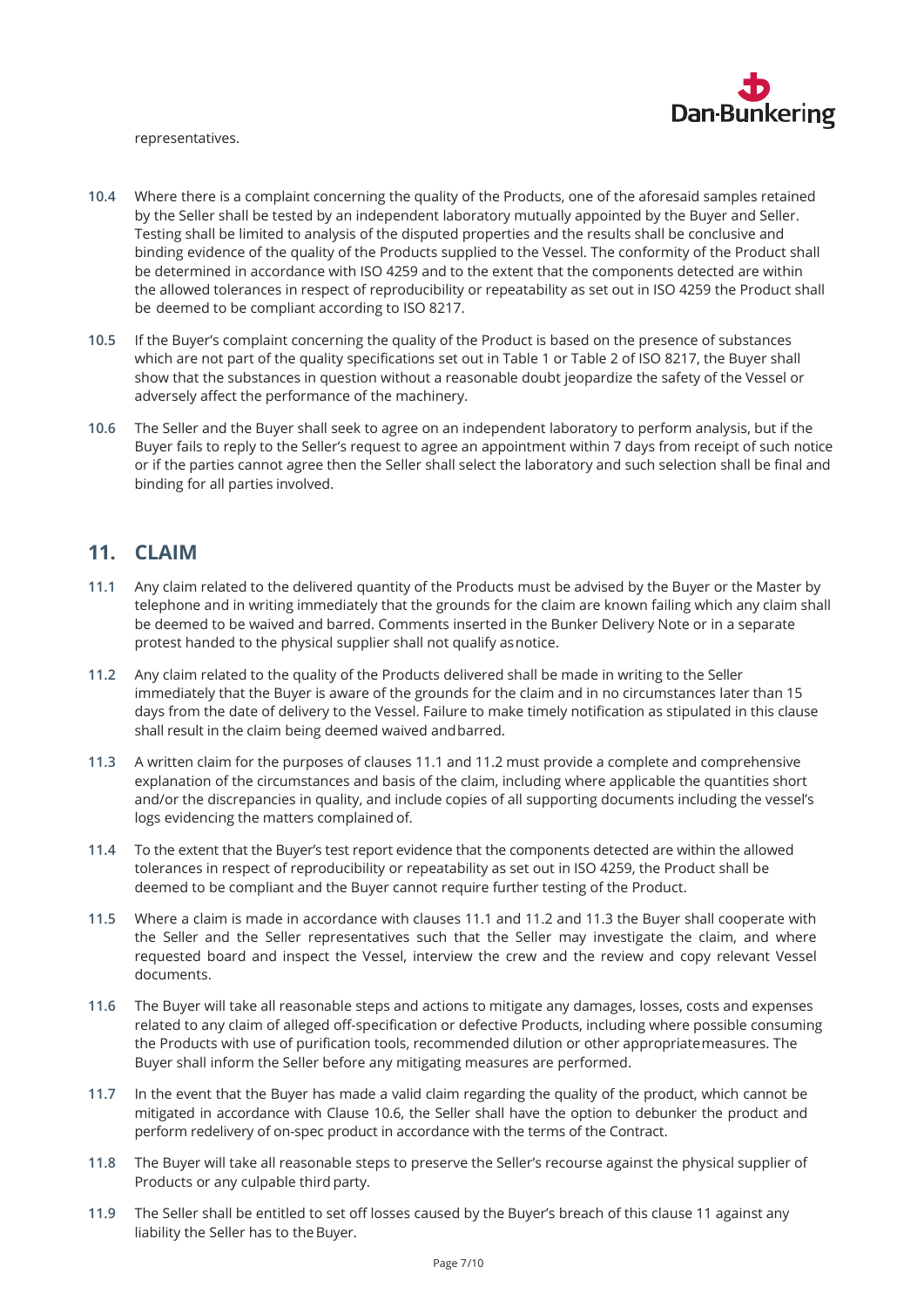

- **11.10** The Buyer's submission of any claim does not relieve it of responsibility to make full payments as required under the Contract and the Buyer shall not be entitled to set off any claim from sums due to theSeller.
- **11.11** Any claims against the Seller in respect of a Contract, including those notified in accordance with the provisions of these STCS, must be brought before the relevant court within 6 months from the date of delivery of the Products, failing which such claims shall be deemed waived and shall be timebarred.

#### **12. LIABILITY & INDEMNIFICATION**

- **12.1** The Seller's liability arising out of a Contract howsoever caused and including the negligence of the Seller, its servants, sub-contractors or agents and whether based in tort or contract and including claims for quality and pollution shall be limited to the lesser of (i) US\$500,000, or (ii) the Price of the Products giving rise to the claim on which the Seller's liability is based. For example, where a Contract provided for the supply of two grades of Products and liability arises from one grade being off-specification then only the Price for the off-specification Products shall be taken into account in calculating the limit of the Seller's liability.
- **12.2** Under no circumstances shall the Seller be liable for consequential losses, whether direct or indirect and whether or not foreseeable at the time of formation, including but not limited to, costs and losses arising from delay, detention, demurrage, charter hire, crew wages, pilotage, towage, port charges, or any lost profits or increased cost or expenses for obtaining replacement fuel. The Seller shall not be liable under any circumstances for punitive damages.
- **12.3** When compensating for the replacement of parts the Seller shall be entitled to a reduction in the replacement value of 20% (twenty per cent) for each year or fraction thereof for which the replaced part has been in use.
- **12.4** The Buyer shall indemnify the Seller against any claims, losses or costs of whatever kind related to the Contract, including the legal costs of dealing with such claims, instituted by third parties against the Sellerto the extent that such claims exceed the Seller's liability towards the Buyer according to this clause.
- **12.5** Any damage caused by contact or collision shall be dealt with by the Buyer directly with the owners of the supply barge. The Seller shall not be held liable for any such damages and the Buyer shall indemnify the Seller against any claims made against the Seller arising out of suchincident.
- **12.6** The Buyer shall hold harmless and indemnify the Seller in respect of any liability, costs, losses, fines, penalties and damage arising from any acts or omissions of the Buyer or its servants in connection with the delivery of Products or the bunkering operations, including the failure to obtain necessary permits or comply with applicable law.
- <span id="page-7-0"></span>**12.7** If the supply is delayed by the Buyer for whatever reason or the Vessel fails to leave the Place of Supply immediately, the Buyer shall indemnify the Seller for any consequent loss or damage suffered by the Seller including losses arising due to the delay in the supply of othervessels.
- **12.8** In any case where the Contract is terminated by the Seller by reason of the Buyer's breach, the Buyer shall indemnify the Seller on first written demand for all costs, losses and damages incurred by the Seller as a result of the termination and the Buyer shall have no recourse against the Seller.

#### **13. LIEN**

- **13.1** It is agreed and acknowledged that a lien over the Vessel is created for the price of the Products supplied together with any interest accrued. The Buyer if not the owner of the Vessel expressly warrants that it has full authority of the Agent/traders/owners/managers/operators/charterers to pledge the Vessel in favour of the Seller and that the Buyer has given notice of the provisions of this Contract to the owners of the Vessel. The Seller shall not be bound by any attempt by any person to restrict, limit or prohibit its lien(s) attaching to a Vessel.
- **13.2** The laws of the United States, including but not limited to the Commercial Instruments and Maritime Lien Act, shall always apply with respect to the existence of a maritime lien, regardless of the country in which the Seller takes legal action. The Seller shall be entitled to assert its rights of lien or attachment or other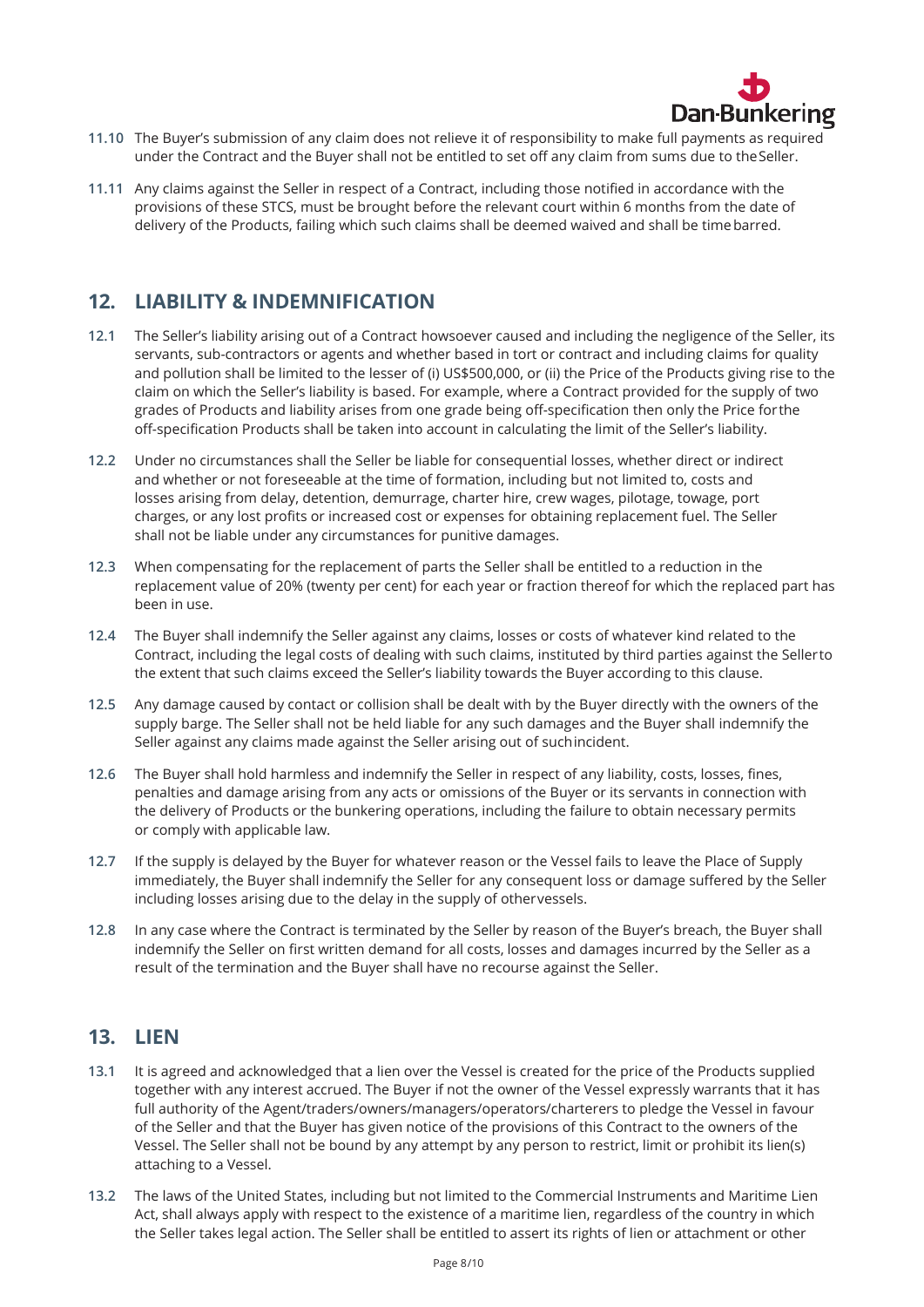

rights, whether in law, in equity, or otherwise, in any jurisdiction where the Vessel may befound.

**13.3** The Buyer or the Vessel or its owners must notify the Seller of its intention to exclude the liability of the Vessel at least 12 hours in advance of the supply by sending written notice to [legal@dan-bunkering.com,](mailto:legal@dan-bunkering.com) failing which any notice or any stamp in the Bunker Delivery Note seeking to vitiate the Seller's maritime lien on the Vessel shall be of noeffect.

#### **14. COMPLIANCE AND ENVIRONMENTAL PROTECTION**

- **14.1** By accepting the Seller's offer and Order Confirmation, the Buyer thereby confirms and warrants that the Buyer is in full compliance with the Sanctions Laws; that the Buyer is purchasing the Products as principal and not as agent, trustee or nominee of any person or entity with whom transactions are prohibited or restricted under the Sanctions Laws; and the Products purchased will not be used in any manner whatsoever directly or indirectly in connection with any entities, persons, projects, contracts, transactions or payments that contravenes any Sanctions Laws. Further in relation to these Sanctions Laws, the Buyer confirms and warrants that the Vessel to be supplied is not and/or will not be:
	- a. A designated vessel or flagged by a sanctioned country;
	- b. Owned or chartered by or related to any designated entity or person;
	- c. Coming from or on its way to visit countries or regions designated under the Sanctions Laws;
	- d. Involved in the transfer of goods that may be prohibited under the Sanctions Laws; or
	- e. Engaged in any conduct designed to evade any Sanctions Laws, including but not limited to turning off transponders, reporting false travel plans, deviating from reported travel plans and engaging in ship-to-ship transfers to hide the origin of goods.
- **14.2** If at any time during the performance of the Contract the Seller becomes aware or have reasonable grounds to believe that the Buyer, the Vessel and/or any related parties are in breach of the warranty as aforesaid, the Seller shall have the option to immediately cancel the Contract for the Buyer's account and risk. Under such circumstances, the Seller shall not be held liable for any loss, delays, claims or damages incurred by the Buyer, and the Buyer shall be liable to indemnify the Seller against any and all claims, including return of any payment, losses, damages, costs and fines whatsoever suffered by the Seller resulting from any breach of warranty as aforesaid and in accordance with the Contract.
- **14.3** The Buyer must inform the Seller immediately if the Buyer becomes aware of or has reasons to believe that any of the above items are fulfilled/apply. Should the Buyer breach its obligation to inform the Seller, the Buyer shall fully indemnify and keep the Seller harmless for any damage or loss caused by such breach, including consequential or liquidated damaged.
- **14.4** The Buyer acknowledges that anticorruption laws and regulations, including but not limited to the U.S. Foreign Corrupt Practices Act ("FCPA"), shall apply to the parties. The Buyer and Seller shall comply with all applicable anticorruption laws and regulations and will not, offer, promise, pay, or authorize the payment of any money or anything of value, or take any action in furtherance of such a payment, whether by direct or indirect means, to any public official or private individual to influence the decision of such person in the performance of his duties to a government or to his company. Any breach of this clause will void the related Contract and in the sole discretion of the Seller any other Contract between the parties, making any claims for payment, delivery or any other obligation of the Seller under this Agreement void. The Buyer is liable for any and all costs or losses incurred by the Seller due to such breach and/or a Contract becoming void as a consequence.
- **14.5** The Buyer must comply with all national and international trading, pollution, environmental and health and safety regulations concerning the receipt and use of Products and shall indemnify the Seller for all financial consequences, including clean-up costs and fines, of a breach of thisprovision.
- **14.6** The Buyer and the Vessel shall promptly take all such action as is reasonably necessary to mitigate the effects of any Spill occurring during a delivery of Products. The Seller shall nevertheless be entitled totake or arrange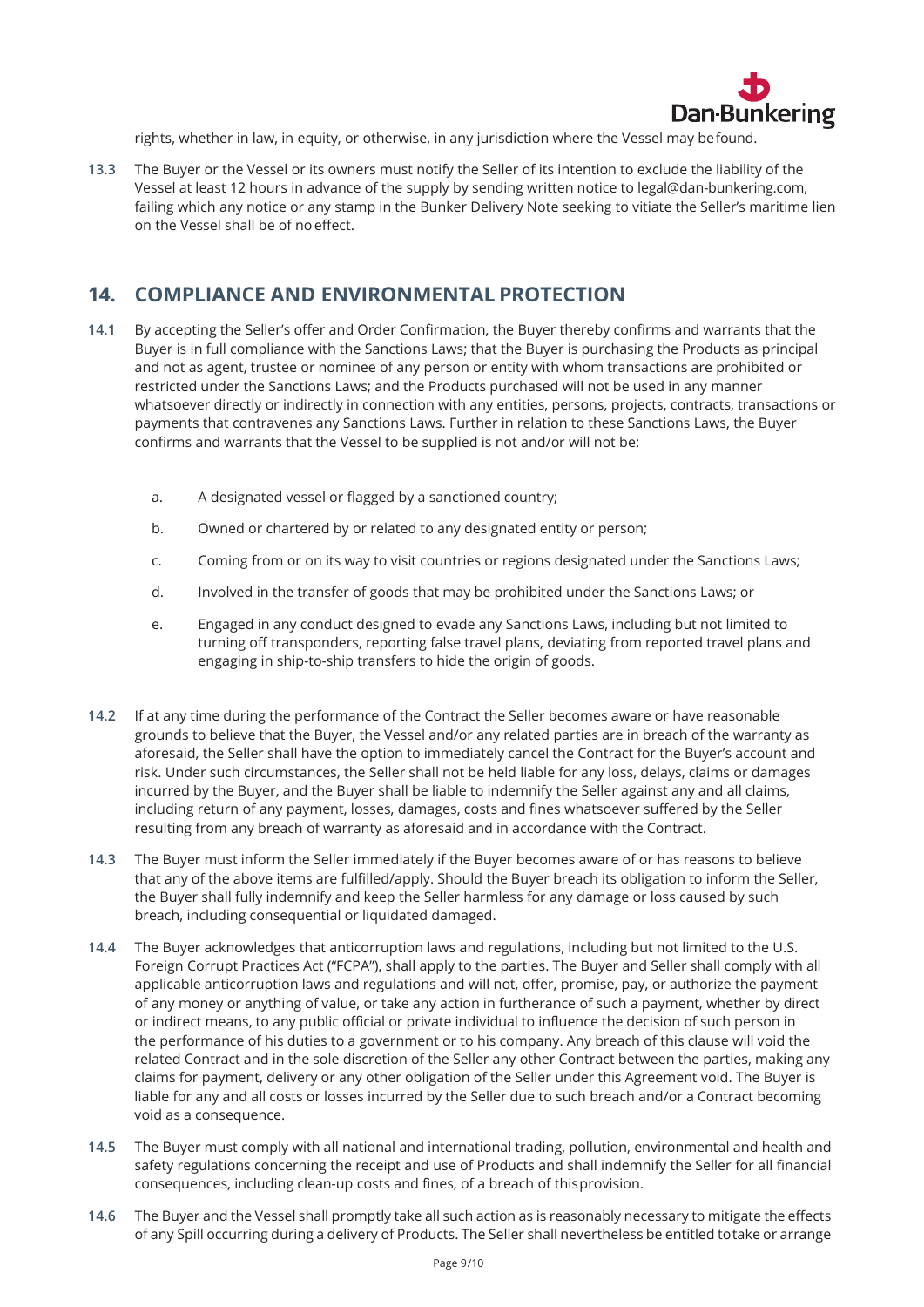

such measures as it deems reasonable to remove pollutants and mitigate the effect of a Spill. The Buyer shall cooperate and render such assistance as is required by the Seller and shall indemnify and hold the Seller and its representatives harmless against any damages, expenses, claims or liabilities of whatever nature, unless such Spill is proven to be caused solely by the Seller's negligence.

- **14.7** The Buyer shall provide or procure all documents and information concerning any Spill for the Seller as the Seller may demand or as may require by applicable laws or regulations.
- **14.8** The Buyer acknowledges having read and understood the Seller's Code of Conduct (copy available upon request) and confirm that they operate their business under the same or similar standards therein.

# **15. SUBSTITUTION**

**15.1** The Seller shall be entitled to substitute itself a third party for the performance of all or part of its obligations.

### **16. FORCE MAJEURE**

**16.1** Neither the Buyer nor the Seller shall be responsible for any loss or damage resulting from any delay or failure in delivery or receipt in Products hereunder due to fire, explosion or mechanical breakdown, storms, earthquakes, floods, tidal waves, war, military operations, national emergency, civil commotion, strikes or other differences with workmen unions, or from any delay or failure in delivery orreceipt of Products hereunder when the supplies of the Buyers or Sellers or the facilities of production manufacture, consumption, transportation, distribution of the Buyer and Seller are impaired by causes beyond the Buyer's or Seller's control, or by the order, requisition, request or recommendation of any governmental agency or acting governmental authority, or the Buyer's or Seller's compliance therewith, or by governmental proration, regulation or priority, or from any delay or failure due to any causes beyond the Buyer's or Seller's control similar or dissimilar to any such cases. When such cause or causes exist, the affected party shall have the right, upon notice without delay as soon as practicable to the other of the nature and probable duration of such cause or causes, to restrict or cease deliveries or acceptance hereunder in a fair and equitable manner for the duration of such cause.

# **17. CANCELLATION**

- **17.1** Where the Seller cancels a Contract due to the Buyer's breach of the Contract or conduct on the part of the Buyer entitling the Seller to cancel or the Seller establishing that sanctions are in force necessitating its withdrawal from a Contract then the Buyer shall have no recourse to the Seller and the Buyer shall be responsible for all losses, costs and expenses suffered by the Seller by reason of the cancellation, which shall include but not be limited to the Seller's loss of profit on the Contract, costs or charges reasonably incurred to the Seller's sub-contractors or suppliers, and administrativecosts.
- **17.2** Where the Buyer cancels the supply after the Order Confirmation the Buyer shall be liable for any costs, expenses or charges incurred by the Seller and the Buyer shall be liable to pay to the Seller the difference between and the price payable to the Seller's supplier and its selling price to the Buyer, such sums to be paid immediately upon demand.

# **18. LAW AND JURISDICTION**

- **18.1** These STCS and each Contract to which they apply shall be governed by the general maritime law of the United States of America, which shall include the Commercial Instruments and Maritime Lien Act ("together the General Maritime Law"). The state law of the State of New York shall also apply to these STCS and each Contract to which they apply, but only so far as is strictly necessary to govern matters not addressed by the General Maritime Law.
- **18.2** Any dispute arising out of or in connection with the Contract shall be referred to arbitration in London in